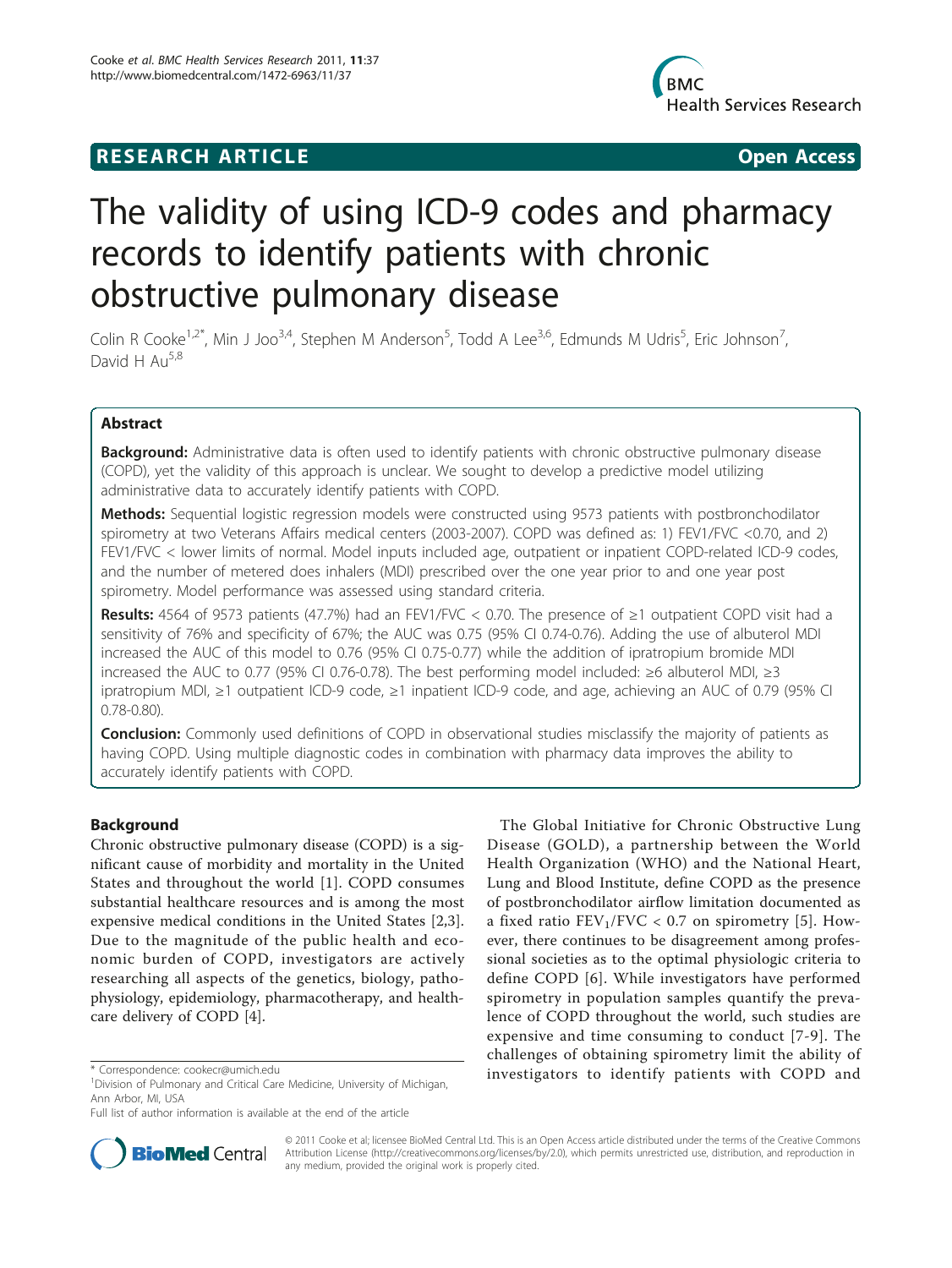investigate differences in COPD care practice across broad geographic regions within the United States.

Many investigators combat these issues by utilizing administrative databases to provide information about the epidemiology of and the care delivered to patients with COPD [[10](#page-8-0)]. The literature is replete with examples of the use of COPD International Classification of Diseases, 9th Revision, Clinical Modification (ICD-9) diagnosis codes to identify COPD cases [[10-15](#page-8-0)] and COPD exacerbations [[16-18](#page-8-0)]. Despite the common use of ICD-9 codes to define COPD in the literature, there is limited data on the validity of such codes [[16](#page-8-0),[19](#page-8-0)-[21](#page-8-0)]. Prior studies examining the validity of ICD-9 codes utilize medical record review[\[20](#page-8-0),[21](#page-8-0)] or physician diagnosis[[16](#page-8-0)] as the gold standard for COPD. There is limited data characterizing the performance of ICD-9 codes when spirometry is used as the gold standard [[22](#page-8-0)].

We sought to develop a predictive model that would best identify COPD patients using administrative data when spirometry was the gold standard. We focused on determining the performance of outpatient and inpatient ICD-9 codes, but evaluated the ability of additional information, such as age, pharmacy records, and smoking status, to improve the performance of ICD-9 codes in identifying patients with COPD.

# Methods

# Study design

We conducted a secondary analysis of data collected as part of an observational study of medication adherence among patients with COPD.

# Setting and participants

We utilized the Department of Veterans Affairs (VA) inpatient and outpatient databases to screen all patients receiving any inpatient or outpatient care at two VA medical centers in the Pacific Northwest between January, 2003 and December, 2007. We defined the index date when patients entered the sample as the date on which the first pulmonary function test (PFT) including spirometry was performed. We excluded all patients who did not receive postbronchodilator spirometry from our analysis. We also excluded patients with a past or current diagnosis of lung cancer and patients with a BMI < 15 or  $\geq$ 55 as these patients may have evidence of airflow obstruction for reasons other COPD.

# Data Collection and definitions

We collected demographic data, pharmacy records and the primary ICD-9 code for all outpatient and inpatient visits during the exact calendar date one year pre- and one year post the index date utilizing the VA computerized medical record system.

Patients with any of the following primary ICD-9 codes were considered to have a COPD-related visit: 491.xx - chronic bronchitis, 492.xx - emphysema, 493.2 chronic obstructive asthma, 496.xx - chronic airway obstruction, not elsewhere classified. We did not include 490 - Bronchitis, not specified as acute or chronic in our administrative definition of COPD because the definition itself lacks specificity which increases the concern about misclassification [[23,24](#page-8-0)]. Outpatient primary and secondary ICD-9 codes were those recorded during a patient encounter in any outpatient clinic while inpatient primary ICD-9 codes were those recorded during an admission to the hospital. ICD-9 codes generated during visits to the pulmonary function laboratory were not considered in this analysis. Although secondary ICD-9 codes were considered for defining a COPD-related visit these were uncommonly (<7% of visits) coded by providers. Comorbid conditions relevant to patients with COPD were determined using ICD-9 codes for all previous outpatient visits in the one year period prior to the index date. These included a diagnosis of lung cancer (162.x, 163.x), acute coronary syndrome (410.xx, 411.xx), congestive heart failure (398.91,415.xx, 416. xx,425.x, 428.x), diabetes (250.x), hypertension (401.xx-405.xx), atrial fibrillation (427.xx), depression (311, 300.4, 296.2x, 296.3x), and schizophrenia (295.xx).

Smoking was assessed at the time of spirometry; patients were classified as never/former or current based upon self report. We determined the total number of metered dose inhaler (MDI) canisters prescribed over the two year period to each patient for both albuterol and ipratropium bromide (categorized as: albuterol - 0, 1-5, 6+ MDI; ipratropium - 0, 1-2, 3+) using the Veterans Integrated Service Network (VISN) data warehouse. The VISN data warehouse contains the complete pharmacy records for patients who filled prescriptions within the VISN region. These data include the drug name, class, prescription identification number, prescription fill dates (primary and refills), number of allowable refills, date of next allowable refill, amount dispensed, day supply, unit price of the medication and directions for use. Nebulized medications were not included in the calculation of these totals. Tiotropium was not included in our analysis as it was adopted slowly in the VA because of formulary restriction.

# COPD criterion standard

First, we categorized patients using the GOLD criterion: postbronchodilator FEV1/FVC < 0.70 to define COPD. Although experts are actively debating which COPD criterion standard is optimal, GOLD is criticized for identifying false positives among older patients [[25](#page-8-0),[26\]](#page-8-0). The second definition used a postbronchodilator FEV1/FVC < lower limit of normal (LLN), where the LLN is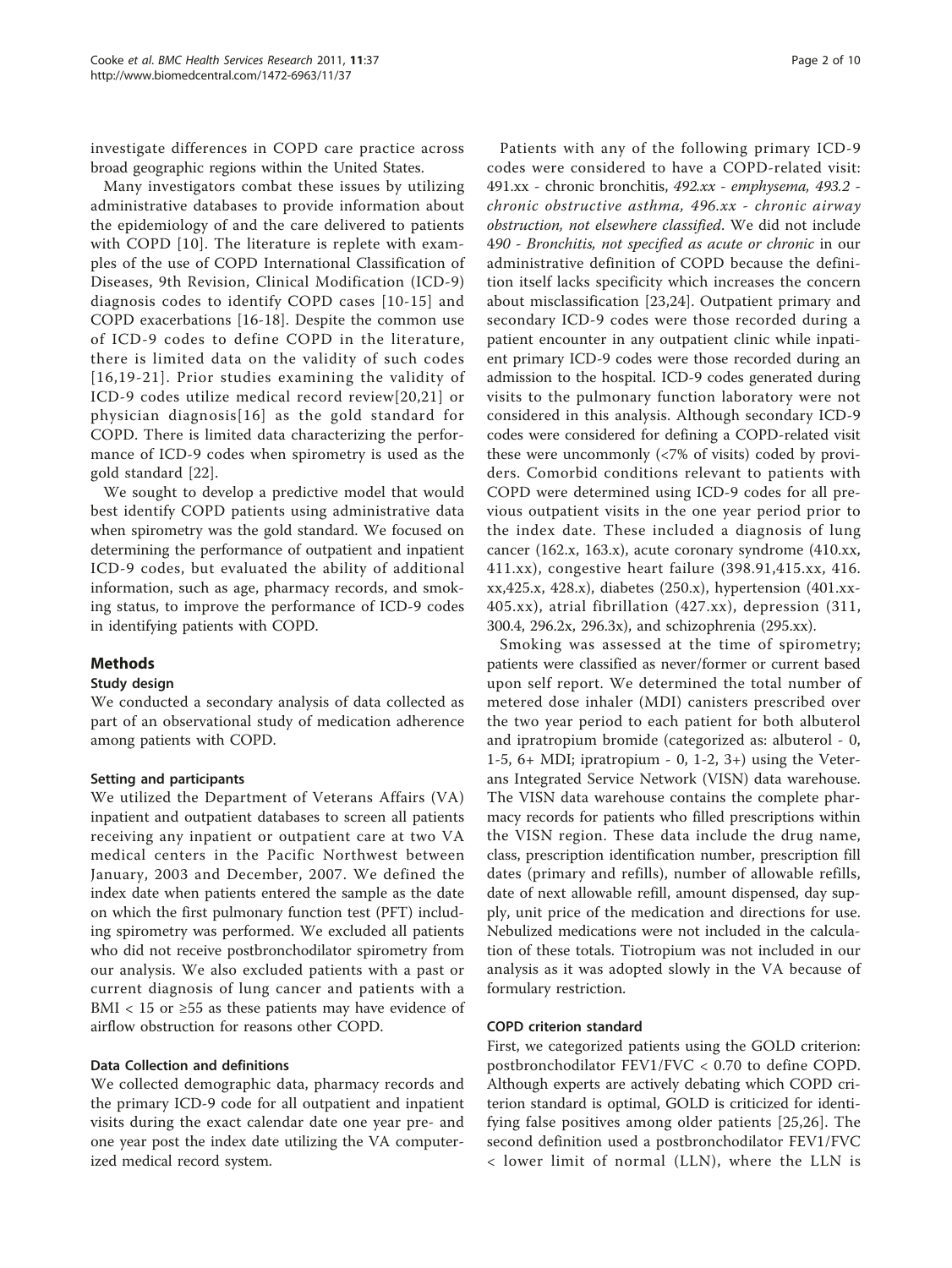defined by the referent equations of Hankinson, et al [[27](#page-8-0)]. At both centers, spirometry was performed in accordance with the ATS guidelines for reproducibility [[28\]](#page-8-0).

# Statistical analysis

Bivariate comparisons utilized the t-test or  $X^2$  test as appropriate for the distribution of the variable. We considered a p-value < 0.05 statistically significant.

# Model development

We pre-specified an approach involving the sequential addition of variables to a multiple logistic regression model for each standard. We considered alternative approaches to model development including classification and regression tress (CART) and neural networks, but neither of these approaches has been consistently shown to outperform logistic regression for most classification problems in medicine [[29](#page-8-0)-[31\]](#page-8-0). We first assessed a model containing a single variable representing the presence/absence of ≥1 outpatient COPD-related ICD-9 code. We then increased the number of codes represented by the indicator variable to  $\geq 3$  codes. We then evaluated the performance of ≥1 inpatient COPD-related ICD-9 code. Next, we added pharmacy variables and age to the prior models to characterize changes in the performance of the model after such additions. Because smoking status was assessed by interviewing the patient at the time of spirometry, it is not considered an administrative variable. Nevertheless, this variable may be available to investigators when identifying cohorts of patients with COPD so we added it at the last stage of model development.

We stratified all models by age  $\geq 65$  years by interacting age (≥65 years) with all variables in each model. This approach allowed separate coefficient estimates for patients  $\geq 65$  and <65 years of age allowing one to apply the model to Medicare and non-Medicare patients, but provides one number for each estimate of model performance (e.g AUC, Hosmer-Lemeshow, etc).

# Model evaluation

Model performance was assessed by evaluating the sensitivity and specificity of each model (cut point for the predicted probability of COPD  $= 0.5$ ), and the discrimination and calibration of each model. Discrimination was determined by calculating the area under the receiver operating characteristic curve (AUC or C-statistic). Calibration was assessed using the Hosmer-Lemeshow goodness-of-fit statistic. We calculated the Brier score for each model as an alternative measure of accuracy that incorporates features of discrimination and calibration as a single measure. The Brier score is calculated as the mean squared error of the model and describes the magnitude by which the predicted probability of COPD generated by the model deviates from the true COPD status of the patient. Because model performance rather than parsimony was our primary concern, we did not employ measures such as the Akaike information criteria during the model building process [[32\]](#page-9-0).

For the best performing model containing only administrative variables we determined the sensitivity, specificity, positive and negative predictive values for three cut points (0.25, 0.5 and 0.75) in the model-based predicted probability of COPD. These cut points illustrate the tradeoff in sensitivity and specificity of the model over the range of predicted values. Patients with a model-based probability of COPD greater than the cut point were classified as having COPD. Because the prevalence of COPD in our cohort was high, we also estimated the positive and negative predictive values for the best performing model using prevalence estimates closer to that experienced in the general population (10-20%) [\[7,9,25\]](#page-8-0). Validation and sensitivity analysis

We utilized the bootstrap (2000 iterations) to internally validate the best performing model. We selected this previously described approach[[33\]](#page-9-0) instead of split sample internal validation because it provides an more accurate, unbiased estimate of performance in external cohorts. No external validation was performed.

Finally, we performed two sensitivity analyses to assess the impact of our cohort definition on the results. Because BMI is not captured in most administrative data sources, we re-fit all models after including all patients regardless of BMI. Since the specificity of ICD-9 codes for COPD in younger patients may be low, we also re-fit each model after excluding patients who were  $<$  40 years-old (n = 552).

All analyses were performed using Stata 10.0 (Statacorp, College Station, TX). The institutional review boards for the University of Washington and the participating Veterans Affairs centers approved of the study.

# Results

# Bivariate analysis

We identified 12,205 patients referred for spirometry during the study period. We excluded patients who had a past or current history of lung cancer  $(n = 330)$ , a BMI < 15 or  $\geq$ 55 (n = 68), or no assessment of bronchodilator response ( $n = 2234$ ). After these exclusions, the cohort contained 9573 (78.4%) patients with at least one postbronchodilator assessment (Additional file [1\)](#page-7-0). Among patients assessed, 4564 (47.7%) had fixed airflow obstruction (FEV1/FVC <0.70). Patient demographics, comorbidities, and disease severity are shown in Table [1](#page-3-0). Compared to patients with airflow obstruction, patients without airflow obstruction were younger, more often female, and had greater prevalence of diabetes and depression. Patients with obstruction were more likely to be current smokers at the time of PFTs. Patients with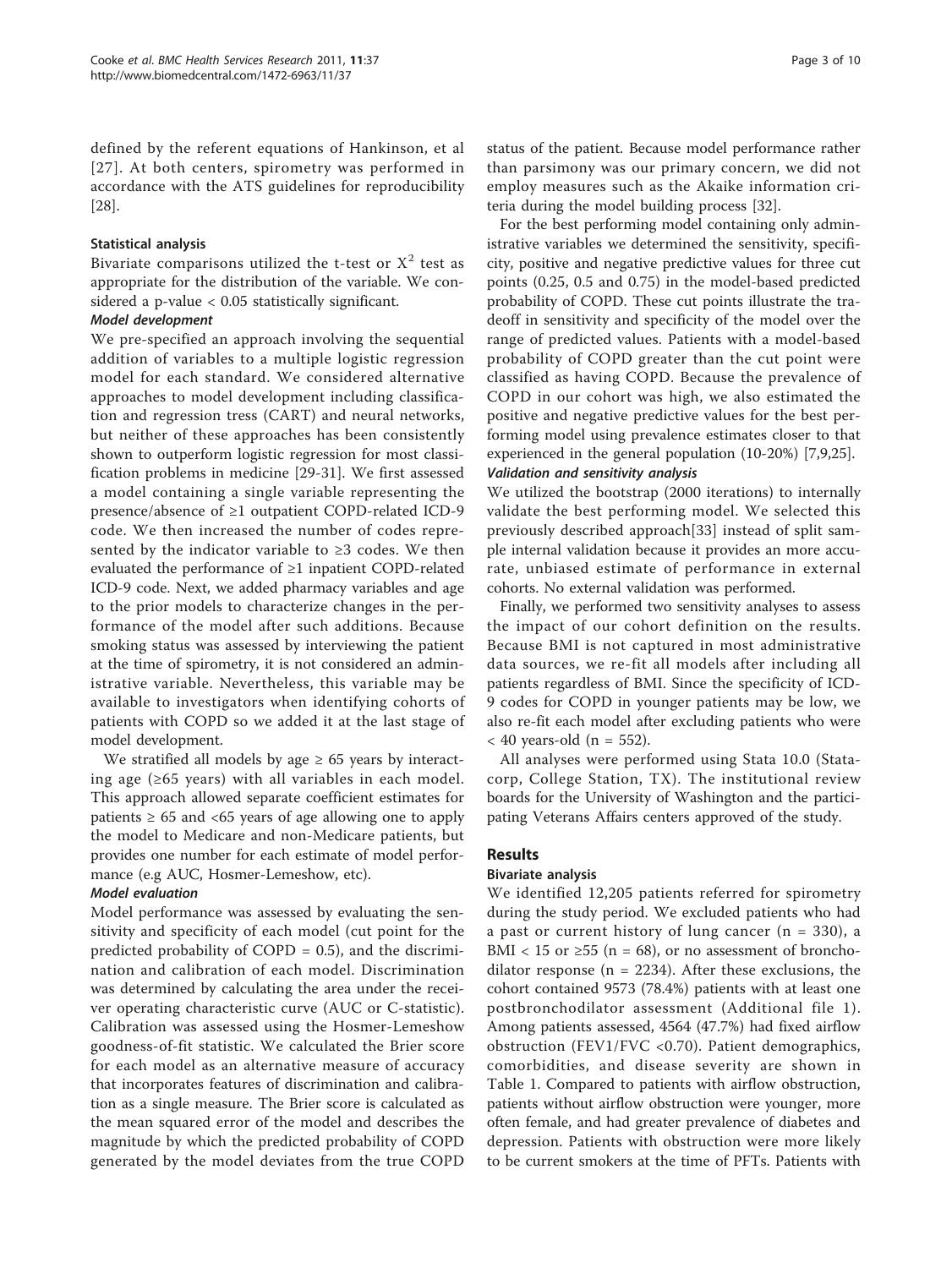|                                                           | Cohort ( $n = 9573$ ) |                          |         |  |
|-----------------------------------------------------------|-----------------------|--------------------------|---------|--|
|                                                           | No fixed obstruction  | <b>Fixed obstruction</b> | p value |  |
| Characteristic*                                           | (FEV1/FVC > 0.70)     | $(FEV1/FVC \leq 0.70)$   |         |  |
| Subjects, n                                               | 5009                  | 4564                     |         |  |
| Male, n (%)                                               | 4567 (91)             | 4435 (97)                | < 0.001 |  |
| Age, years                                                | 59 (14)               | 66 (11)                  | < 0.001 |  |
| Body Mass Index, n (%)                                    |                       |                          | < 0.001 |  |
| $15 - 18.5$                                               | 29(0.6)               | 135(3.0)                 |         |  |
| 18.5-25                                                   | 714 (14)              | 1352 (30)                |         |  |
| $25 - 30$                                                 | 1664 (33)             | 1654 (36)                |         |  |
| $30 - 55$                                                 | 2602 (52)             | 1423 (31)                |         |  |
| Comorbidities, n (%)                                      |                       |                          |         |  |
| Hypertension                                              | 2667 (53)             | 2402 (53)                | 0.55    |  |
| <b>Diabetes</b>                                           | 1174 (23)             | 792 (17)                 | < 0.001 |  |
| Congestive heart failure                                  | 533 (11)              | 517 (11)                 | 0.28    |  |
| Myocardial infarction                                     | 101(2)                | 113(2.5)                 | 0.13    |  |
| Atrial fibrillation                                       | 504 (10)              | 496 (11)                 | 0.20    |  |
| Depression                                                | 1176 (23)             | 858 (19)                 | < 0.001 |  |
| Schizophrenia                                             | 92(1.8)               | 85 (1.9)                 | 0.93    |  |
| Smoking status, n (%)                                     |                       |                          | < 0.001 |  |
| Never/Former                                              | 3616 (72)             | 2633 (58)                |         |  |
| Current                                                   | 1393 (28)             | 1931 (42)                |         |  |
| FEV1, L, mean (SD)                                        | 2.74(0.81)            | 1.74(0.74)               | < 0.001 |  |
| FEV1, % predicted, mean (SD)                              | 80 (40)               | 54 (19)                  | < 0.001 |  |
| Severity of airflow limitation (FEV1, % predicted), n (%) |                       |                          |         |  |
| GOLD I: Mild (≥80%)                                       |                       | 458 (10)                 |         |  |
| GOLD II: Moderate (50%-79%)                               |                       | 2202 (48)                |         |  |
| GOLD III: Severe (30%-49%)                                |                       | 1362 (30)                |         |  |
| GOLD IV: Very severe (<30%)                               |                       | 541 (12)                 |         |  |
| Number of albuterol MDI, n (%)                            |                       |                          |         |  |
| $\circledcirc$                                            | 2925 (58)             | 1789 (39)                |         |  |
| $1 - 5$                                                   | 1053 (21)             | 872 (19)                 |         |  |
| $6+$                                                      | 1031 (21)             | 1903 (42)                |         |  |
| Number of ipratroprium MDI, n (%)                         |                       |                          | < 0.001 |  |
| $\mathsf{O}\xspace$                                       | 3936 (79)             | 2086 (46)                |         |  |
| $1 - 2$                                                   | 159(3)                | 219(5)                   |         |  |
| $3+$                                                      | 914 (18)              | 2259 (50)                |         |  |

## <span id="page-3-0"></span>Table 1 Characteristics of cohort by presence of fixed airflow obstruction (GOLD/ATS/ERS standard)

\*Numbers represent mean (SD) unless otherwise noted.

FEV1, forced expiratory volume in 1 second; FVC, forced vital capacity; MDI, metered dose inhaler.

fixed airflow obstruction had a lower FEV1 compared to patients without obstruction  $(1.74 \text{ vs. } 2.74 \text{ L}, \text{ p} < 0.001)$ respectively. The most common degree of obstruction among patients with obstruction was moderate (48%). Patients with fixed airflow obstruction were also more likely to be prescribed a greater number of MDIs for both albuterol and iprotropium bromide than patients without airflow obstruction.

## Multivariable analysis

The performance characteristics of the series of models we developed utilizing ICD-9 codes, pharmacy data, age, and smoking status are presented for each reference standard in Table [2.](#page-4-0) In general, ICD-9 codes by themselves exhibited a modest ability to classify a patient as having airflow obstruction, regardless of the standard (models 1-3), with outpatient codes providing better discriminative ability than inpatient codes (model 1 vs. model 4). Increasing the minimum necessary number of outpatient visits with a primary ICD-9 code for COPD to define airflow obstruction resulted in minimal impact on the AUC beyond that provided by the presence of one or more outpatient diagnostic codes (models 1-3). However, specificity of the model improved when more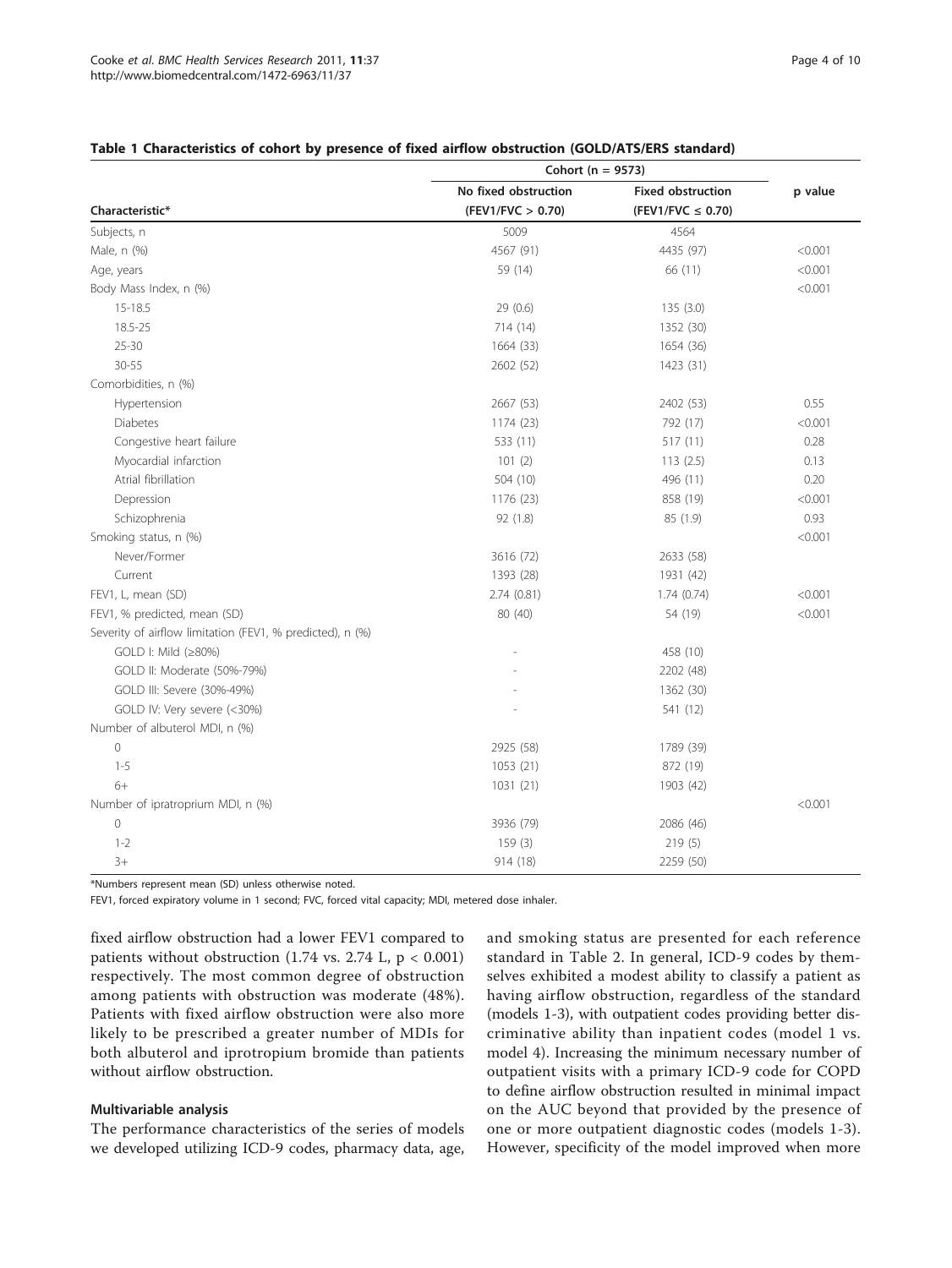|                |                                            |                                            | Standard for diagnosis of COPD |  |                                          |                        |                        |       |               |
|----------------|--------------------------------------------|--------------------------------------------|--------------------------------|--|------------------------------------------|------------------------|------------------------|-------|---------------|
| Model*         |                                            | <b>GOLD</b> criterion<br>(FEV1/FVC < 0.70) |                                |  | <b>LLN</b> criterion<br>(FEV1/FVC < LLN) |                        |                        |       |               |
|                |                                            |                                            | <b>AUC</b>                     |  | $H-L$                                    |                        | <b>AUC</b>             |       | H-L           |
| #              | Input variables                            | Sens. (%)/Spec.<br>(%)                     | (95% CI)                       |  | Brier p-value                            | Sens.<br>(%)/Spec. (%) | (95% CI)               |       | Brier p-value |
| $\mathbf{1}$   | ≥1 outpatient ICD-9 code                   | 76/67                                      | 0.75 (0.74-0.76) 0.198         |  |                                          | 79/62                  | $0.71(0.70-$<br>0.72)  | 0.198 |               |
| $\overline{2}$ | $\geq$ 2 outpatient ICD-9 code             | 70/73                                      | 0.75 (0.74-0.76) 0.199         |  |                                          | 73/69                  | $0.72(0.71 -$<br>0.73) | 0.196 |               |
| 3              | $\geq$ 3 outpatient ICD-9 codes            | 58/83                                      | $0.74$ $(0.73-0.75)$ 0.201     |  |                                          | 62/80                  | $0.71(0.70-$<br>0.72)  | 0.195 |               |
| $\overline{4}$ | $\geq$ 1 inpatient ICD-9 codes             | 55/67                                      | $0.62$ $(0.61 - 0.63)$ $0.235$ |  |                                          | 6.5/99                 | $0.57(0.56 -$<br>0.58) | 0.230 |               |
| 5              | $\geq$ 1 outpatient ICD-9 codes            |                                            |                                |  |                                          |                        |                        |       |               |
|                | $\geq$ 1 Ipratropium Bromide<br><b>MDI</b> | 76/67                                      | 0.77 (0.76-0.78) 0.192         |  |                                          | 53/83                  | $0.75(0.74 -$<br>0.76) | 0.191 |               |
| 6              | $\geq$ 1 outpatient ICD-9 codes            |                                            |                                |  |                                          |                        |                        |       |               |
|                | $\geq$ 1 albuterol MDI                     | 76/67                                      | 0.76 (0.75-0.77) 0.196         |  |                                          | 68/70                  | $0.74(0.73-$<br>0.75)  | 0.195 |               |
| 7              | $\geq$ 1 outpatient ICD-9 code             |                                            |                                |  |                                          |                        |                        |       |               |
|                | $\geq$ 1 inpatient ICD-9 code              |                                            |                                |  |                                          |                        |                        |       |               |
|                | ≥3 ipratropium bromide<br><b>MDI</b>       |                                            |                                |  |                                          |                        |                        |       |               |
|                | ≥6 albuterol MDI                           | 68/76                                      | 0.78 (0.77-0.79) 0.190         |  |                                          | 60/79                  | $0.76$ (0.75-<br>0.77) | 0.188 |               |
| 8              | Model 7 and age                            | 72/74                                      | 0.79 (0.78-0.80) 0.187         |  | 0.86                                     | 60/80                  | $0.77(0.76 -$<br>0.78) | 0.187 | 0.50          |
| 9              | Model 8 and smoking                        | 73/74                                      | 0.79 (0.78-0.80) 0.185         |  | 0.65                                     | 60/81                  | $0.77$ (0.76-<br>0.78) | 0.185 | 0.34          |

# <span id="page-4-0"></span>Table 2 Sensitivity (sens), specificity (spec), discriminative performance (AUC) and calibration (Brier score, Hosmer-Lemeshow [H-L] goodness of fit p-value) for models based on two years of administrative data

\* All models are stratified by age ≥65 years. Input variables represent independent variables in the logistic regression equation for that particular model. All variables modeled as dichotomous (present/absent) except for age (continuous).

AUC, area under the receiver operating characteristic curve; H-L, Hosmer-Lemeshow test; LLN, lower limit of normal; MDI, metered dose inhaler.

outpatient ICD-9 codes were required to define obstruction. When added to a model with ≥1 outpatient ICD-9 code, MDI canister counts improved the discriminative ability of the model (models 5, 6). Ipratropium bromide (model 5) appeared to improve the AUC to a slightly greater extent than albuterol (model 6) MDI canisters (AUC 0.77 vs 0.76, respectively). The best performing model utilizing only administrative data (model 8) included the following variables:  $≥6$  albuterol MDI,  $≥3$ ipratropium MDI, ≥1 outpatient ICD-9 code, ≥1 inpatient ICD-9 code, and age (model 8, AUC = 0.79, 95% CI 0.78-0.80, Table 2). The overall AUC was qualitatively larger for GOLD standard than for the LLN standard, although changes in the AUC were of similar magnitude when variables were entered into the model. The addition of self reported smoking collected at the time of PFT assessment minimally changed the AUCs and Brier scores for both standards.

The best performing model incorporating only administrative data (model 8) for both standards was well

calibrated (Hosmer-Lemeshow statistic  $[GOLD p = 0.86;$ LLN  $p = 0.50$ ]). The Brier score was lowest for these models as well (GOLD 0.187; LLN 0.187).

Coefficients for the best performing model utilizing administrative data are shown in Table [3](#page-5-0). These coefficients are presented for both airflow obstruction standards (GOLD, LLN) and are stratified by age ≥65 years. Table [4](#page-5-0) presents the sensitivity, specificity, positive and negative predictive values for various cut points in the model-based predicted probability of COPD generated by model 8 for each diagnostic standard. Utilizing the GOLD standard, setting the cut point in the modelbased predicted probability of COPD at 0.25 resulted in a sensitivity (95% CI) of 91% (90-92%), specificity of 41% (39-42%), and positive and negative predictive values of 58% (57-59%) and 83% (81-85%) respectively. Setting the cut point higher in the model-based predicted probability of COPD resulted in greater positive predictive values for both airflow obstruction standards. Estimated PPV and NPV when the prevalence of COPD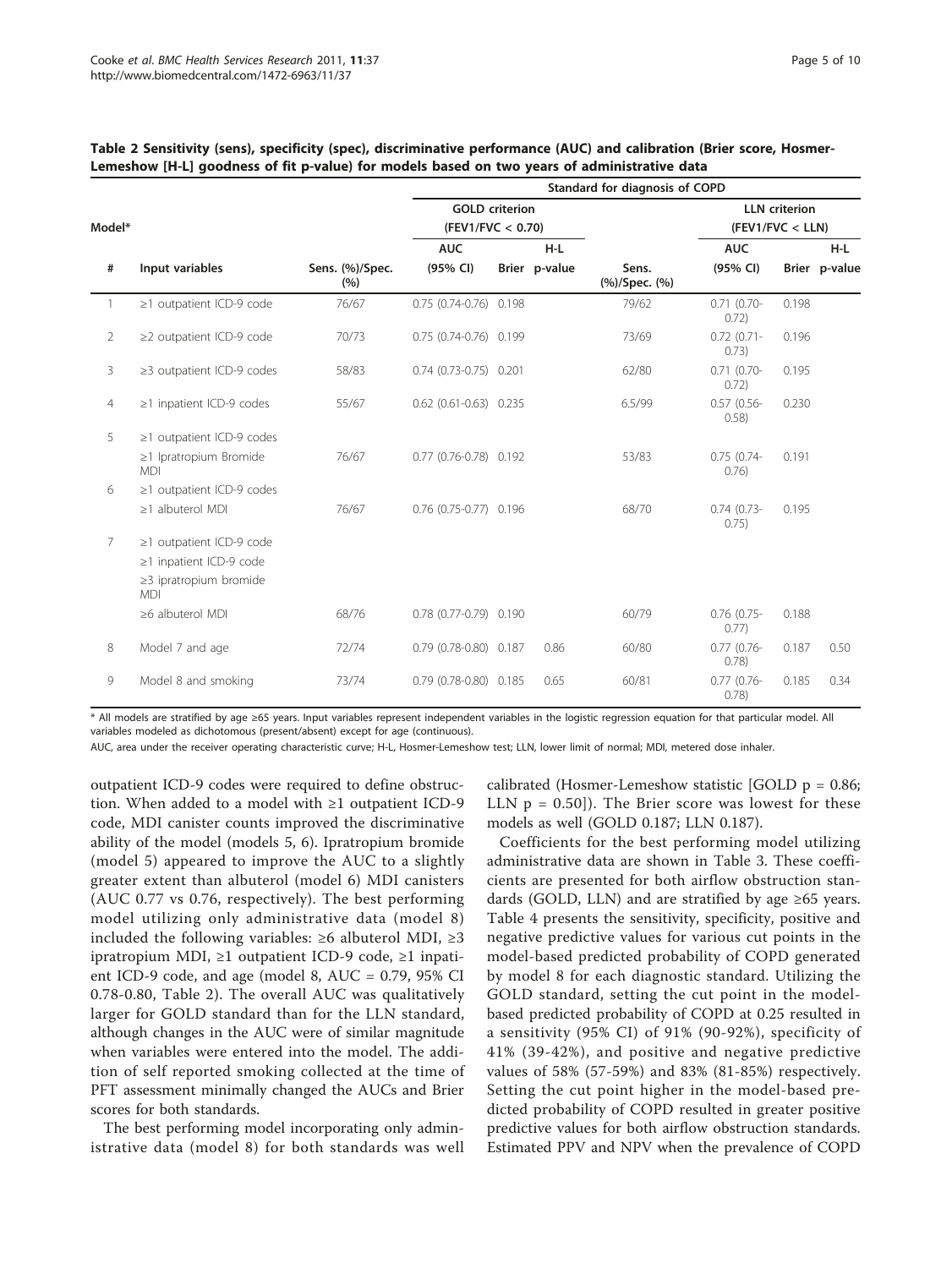|                                 |                         |                  | GOLD diagnostic standard |             |                     |         |  |  |
|---------------------------------|-------------------------|------------------|--------------------------|-------------|---------------------|---------|--|--|
|                                 |                         | Age $<$ 65 years |                          |             | Age $\geq 65$ years |         |  |  |
| Variable                        | Coefficient             | 95% CI           | p value                  | Coefficient | 95% CI              | p value |  |  |
| $\geq$ 1 Outpatient ICD-9 visit | 1.266                   | 1.13, 1.40       | < 0.001                  | 1.394       | 1.24, 1.55          | < 0.001 |  |  |
| $\geq$ 1 Inpatient ICD-9 visit  | 1.262                   | 0.77, 1.75       | < 0.001                  | 0.575       | 0.13, 1.02          | 0.01    |  |  |
| $\geq$ 3 Ipratropium MDI        | 0.708                   | 0.56, 0.85       | < 0.001                  | 0.603       | 0.44, 0.76          | < 0.001 |  |  |
| $\geq 6$ Albuterol MDI          | 0.603                   | 0.47, 0.74       | < 0.001                  | 0.454       | 0.29, 0.62          | < 0.001 |  |  |
| Age (per decade)                | 0.46                    | 0.38, 0.55       | < 0.001                  | $-0.05$     | $-0.2, 0.1$         | 0.39    |  |  |
| Intercept                       | $-4.021$                | $-4.49, -3.55$   | < 0.001                  | $-0.475$    | $-1.33, 0.39$       | 0.28    |  |  |
|                                 | LLN diagnostic standard |                  |                          |             |                     |         |  |  |
|                                 |                         | Age $<$ 65 years |                          |             | Age $\geq 65$ years |         |  |  |
| Variable                        | Coefficient             | 95% CI           | p value                  | Coefficient | 95% CI              | p value |  |  |
| $\geq$ 1 Outpatient ICD-9 visit | 1.260                   | 1.12, 1.40       | < 0.001                  | 1.501       | 1.33, 1.67          | < 0.001 |  |  |
| $\geq$ 1 Inpatient ICD-9 visit  | 1.163                   | 0.73, 1.59       | < 0.001                  | 0.475       | 0.22, 0.84          | 0.01    |  |  |
| $\geq$ 3 Ipratropium MDI        | 0.736                   | 0.59, 0.88       | < 0.001                  | 0.662       | 0.59, 0.82          | < 0.001 |  |  |
| $\geq 6$ Albuterol MDI          | 0.606                   | 0.47, 0.74       | < 0.001                  | 0.509       | 0.35, 0.66          | < 0.001 |  |  |
| Age (per decade)                | 0.16                    | 0.07, 0.2        | < 0.001                  | $-0.28$     | $-0.4, -0.2$        | < 0.001 |  |  |
| Intercept                       | $-2.604$                | $-3.03, -2.18$   | < 0.001                  | 0.319       | $-0.54, 1.18$       | 0.47    |  |  |

# <span id="page-5-0"></span>Table 3 Logistic regression coefficients (beta) for GOLD and LLN diagnostic standard (model 8, table 2)

MDI, metered dose inhaler; LLN, lower limit of normal.

is closer to population-based estimates (10 or 20%) are presented in the Additional File [2](#page-7-0).

Bootstrap internal validations of all models resulted in insignificant changes in the AUC and are therefore not reported. Inclusion of all patients regardless of BMI resulted in no substantive changes in all models (data not shown). There were no substantive changes in the models' performance when we limited the cohort to patients over 40 years-old (Additional File [3\)](#page-7-0).

# **Discussion**

Utilizing over 9500 VA patients with postbronchodilator spirometry we determined that ICD-9 codes have a moderate to good ability to discriminate patients who have fixed airflow obstruction from those who do not with outpatient codes offering better performance than inpatient codes. The addition of a patient's age and pharmacy data including the number of MDIs of albuterol and ipratropium bromide to outpatient and inpatient ICD-9 codes improves the sensitivity and specificity and the overall discriminative performance of a model used to identify patients with airflow obstruction. These variables showed similar performance when utilizing GOLD criteria for airflow obstruction compared to the LLN standard for airflow obstruction.

|                     |  |  | Table 4 Sensitivity, specificity, PPV, and NPV for various predicted probabilities of COPD from logistic model 8 by |
|---------------------|--|--|---------------------------------------------------------------------------------------------------------------------|
| diagnostic standard |  |  |                                                                                                                     |

|                                | GOLD diagnostic standard (model 8)                 |                  |                   |  |  |  |  |
|--------------------------------|----------------------------------------------------|------------------|-------------------|--|--|--|--|
|                                | Model-based predicted probability of COPD (95% CI) |                  |                   |  |  |  |  |
| Performance characteristic (%) | $\ge 0.25$                                         | $\ge 0.50$       | $\ge 0.75$        |  |  |  |  |
| Sensitivity                    | 90.9 (90.0-91.7)                                   | 71.9 (70.6-73.2) | 35.7 (34.3-37.1)  |  |  |  |  |
| Specificity                    | 40.5 (39.2-41.9)                                   | 73.5 (72.3-74.8) | 92.2 (91.4-92.9)  |  |  |  |  |
| <b>PPV</b>                     | 58.2 (57.0-59.3)                                   | 71.2 (69.9-72.5) | 80.7 (78.9-82.4)  |  |  |  |  |
| <b>NPV</b>                     | 83.0 (81.3-84.5)                                   | 74.2 (72.9-75.4) | $61.1(60.0-62.2)$ |  |  |  |  |
|                                | LLN diagnostic standard (model 8)                  |                  |                   |  |  |  |  |
|                                | Model-based predicted probability of COPD (95% CI) |                  |                   |  |  |  |  |
| Performance characteristic (%) | $\ge 0.25$                                         | $\ge 0.50$       | ≥0.75             |  |  |  |  |
| Sensitivity                    | 83.1 (81.9-84.4)                                   | 59.8 (58.2-61.4) | $7.5(6.6-8.4)$    |  |  |  |  |
| Specificity                    | 55.9 (54.6-57.2)                                   | 79.6 (78.6-80.6) | 98.8 (98.5-99.1)  |  |  |  |  |
| <b>PPV</b>                     | 54.1 (52.7-55.4)                                   | 64.6 (63.0-66.3) | 80.1 (75.5-84.2)  |  |  |  |  |
| <b>NPV</b>                     | 84.2 (83.0-85.3)                                   | 76.0 (75.0-77.1) | 63.1 (62.1-64.1)  |  |  |  |  |

LLN, lower limit of normal; PPV, positive predictive value; NPV, negative predictive value.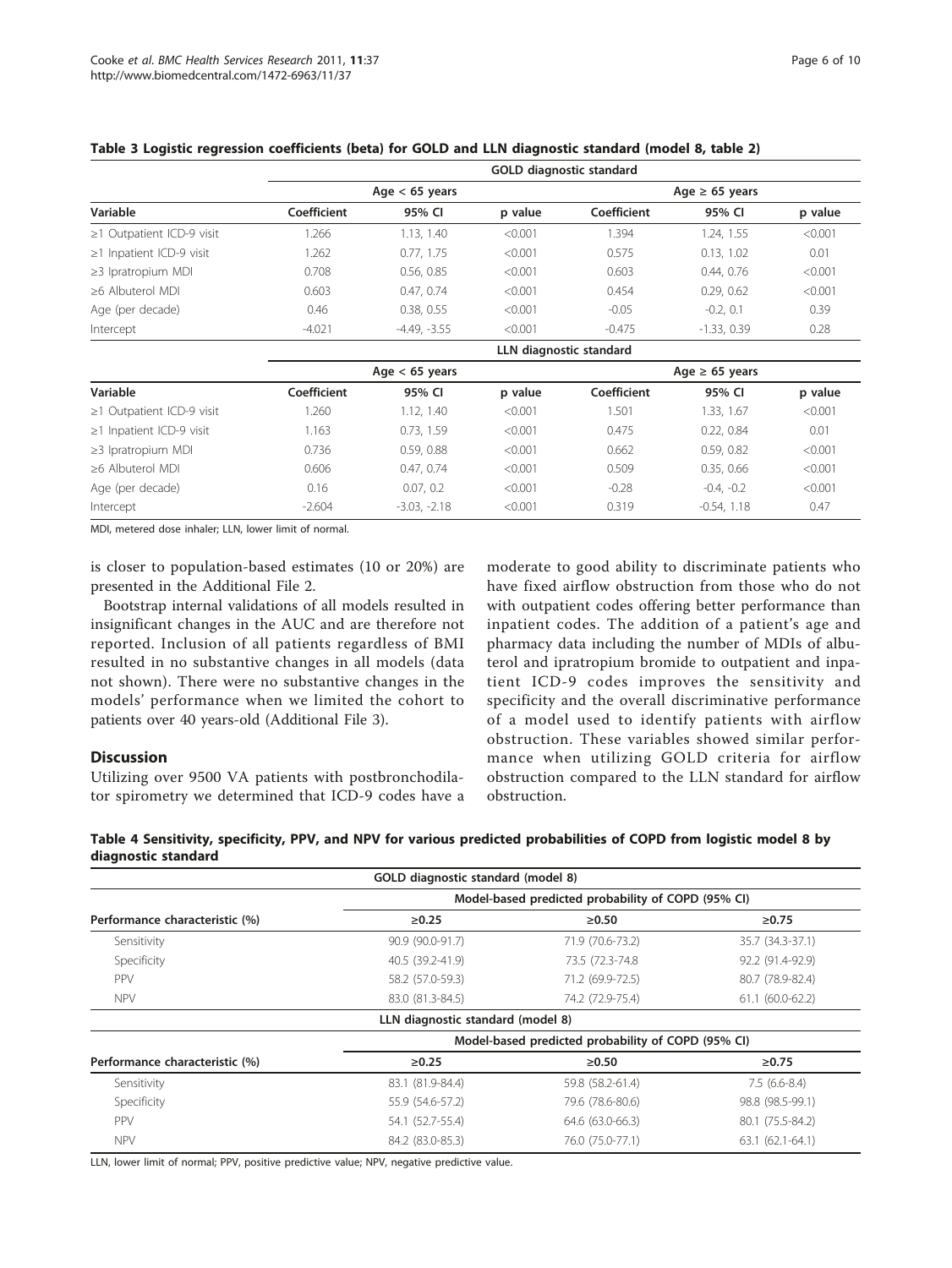The use of ICD-9 codes to identify cohorts of patient with COPD using administrative data is common [[11-18](#page-8-0)]. Investigators and payers have utilized these codes to describe the epidemiology of COPD [[12,14,15,17,24](#page-8-0)[,34](#page-9-0)-[36\]](#page-9-0), to evaluate the effectiveness and safety of treatments in COPD[[11,13,18,](#page-8-0)[37,38\]](#page-9-0), and more recently, as a means to assess the quality of care provided to patients with COPD [\[16](#page-8-0)]. In fact, the National Committee for Quality Assurance (NCQA) and the Agency for Health Research and Quality (AHRQ) both advocate for use of quality measures relying on ICD-9 code-based COPD case-identification [\[39,40](#page-9-0)]. It is therefore surprising that the validity of both outpatient and inpatient ICD-9 codes for identifying patients with COPD has not been rigorously studied in large populations.

Most prior efforts to establish the validity of ICD-9 codes for COPD utilize chart review or physician consensus as the gold standard. One of the most widely referenced studies, conducted by Rawson and colleagues, utilized the 1987 Saskatchewan health care data files to assess the validity of inpatient COPD ICD-9 codes compared to both the patient's inpatient medical chart and provider service data [[20](#page-8-0)]. Two hundred patient charts were randomly selected from the 4613 hospitalized patients with a primary ICD-9 code for COPD (n = 496). The charted discharge diagnosis from the patient's medical record showed exact agreement for 94.2% of these patients. However, overall concordance between physician documentation of COPD related care and hospital discharge COPD-related ICD-9 codes (490-493, 496) was 68%. An analysis by Ginde and colleagues utilized a similar approach to determine the positive predictive value for principle ICD-9 codes to identify acute exacerbations of COPD in the emergency department [[16](#page-8-0)]. A random sample of 200 patients was taken from all 644 patients with a code for COPD (491.2x, 492.8, 496) at two academic medical centers between 2005 and 2006. Chart review for these patients was used to establish the gold standard for COPD exacerbation which was defined as: 1) the presence of a respiratory infection, 2) change in cough or 3) change in sputum with known physician diagnosed COPD. The overall positive predictive value for the presence of any of the specified codes was 97%. The positive predictive value for a code of 496 alone was 60% (95% CI 32-84%).

Finally, a more recent study using claims in Ontario, Canada examined the combination of ICD-9 outpatient codes and ICD-10 inpatient codes to identify patients with COPD cared for by community providers [[19\]](#page-8-0). The combination of one or more outpatient ICD-9 codes (491.xx, 492.xx, 496.xx) or one or more inpatient ICD-10 codes (J41, J43, J44) had a sensitivity of 85% and specificity of 78.4% among 113 patients with COPD and 329 patients without COPD. An expert panel reviewed each patient's medical record to determine the gold standard for COPD. Spirometry was available in only 180 patients and details about its collection were not reported in the study. The study was further limited by employing ICD-10 codes which have yet to be universally adopted by many countries around the world.

While these studies outlined above suggest that ICD-9 codes can be used to accurately identify physician defined COPD, none universally employed spirometry to define the criterion standard for COPD. Physician diagnosed COPD may not be the optimal gold standard to define COPD. A number of previous studies highlight the difficulty physicians have in correctly indentifying COPD in the absence of spirometry. In North America only 20-30% of patients billed for a COPD-related visit have had spirometry to confirm or refute the diagnosis of COPD [[12,](#page-8-0)[41](#page-9-0)-[43\]](#page-9-0). Up to 20% of physicians confronted with a standardized patient in a COPD exacerbation fail to correctly identify COPD as the cause of respiratory complaints [[44\]](#page-9-0). These data raise concerns about the validity of the COPD gold standard used in prior studies examining the use of ICD-9 codes to identify patients.

The only study utilizing primarily spirometry to define COPD compared discrimination between patients with asthma versus patients with COPD. The accuracy of ICD-9 codes demonstrated excellent performance (AUC 0.98) for the calculated ratio of total COPD ICD-9 codes to total respiratory ICD-9 codes to differentiate patients with asthma from patients with COPD; however, this comparison cannot develop models to predict patients with COPD as the comparator was patients with asthma. Finally, unlike our study, which included over 9500 patients, this study was limited by its inclusion of only 151 patients with COPD [[22\]](#page-8-0).

Our study has several strengths. Our gold standard for COPD used the most rigorous definition possible - fixed airflow obstruction on spirometry and captures a large number of patients who had clinical indication for spirometry. This is contrast to many of the previous studies highlighted above.

Our results also have important implications for clinical investigators and health services and health policy analysts. We present the coefficients for a model incorporating administrative variables that can be used to accurately identify patients with COPD. This equation can be used by investigators to calculate the predicted probability of airflow obstruction within novel cohorts. The sensitivity, specificity, positive and negative predictive values for cut points in the model-based predicted probability of airflow obstruction will allow an investigator to maximize sensitivity or specificity depending on the needs of the study practice. For example, one might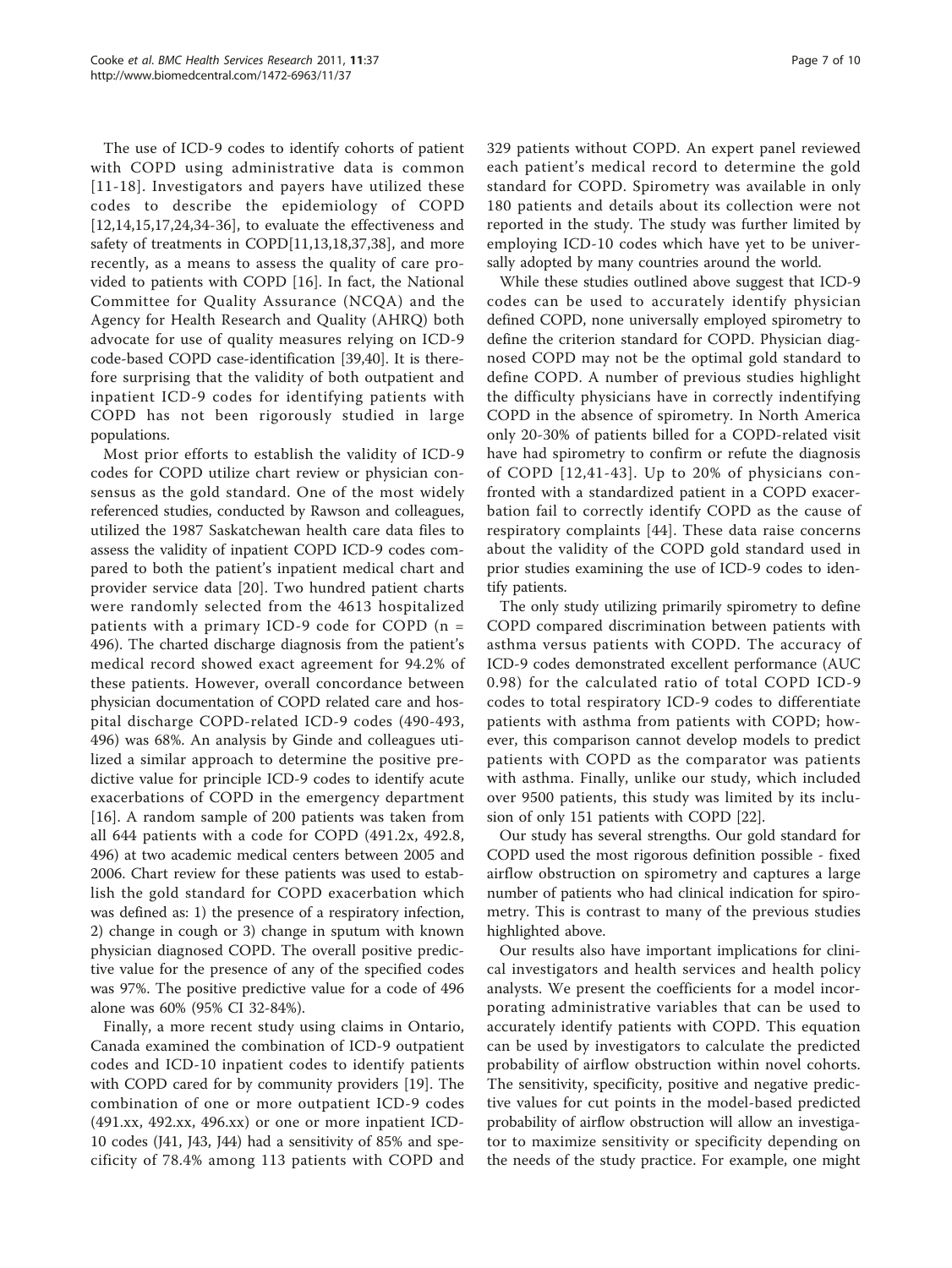<span id="page-7-0"></span>select a lower cut point (0.25) in the model-based predicted probability of airflow obstruction if utilizing this model to screen a clinical database to identify candidates for a COPD clinical trial. In this situation, maximizing sensitivity would capture the majority of patients with true COPD but at the cost of a large number of false positives. Study staff could access the medical records of these patients to eliminate people without airflow obstruction on spirometry.

We recognize several limitations to our analysis. First, we did not externally validate our model in alternative cohorts of patients. Model performance will likely drop when our model is applied to different patients as a result of geographic and temporal changes, differences in data definitions and case-mix. We assessed the optimism in the estimated AUC for our model utilizing the bootstrap which resulted in no appreciable change in the AUC, but recognize that external validation is a necessary step prior to widespread use [[45\]](#page-9-0). Second, our model was derived on US veterans that were mostly older white men. This may limit the generalizability of our models if applied outside of the VA. In addition, the primary reason for collection of ICD-9 codes in VA patients is not for billing purposes. Differences in coding practice between the VA and other organizations capturing ICD-9 codes primarily for billing purposes may alter the performance of our models if applied outside the VA. Third, some degree of ascertainment bias is likely present, as we were unable to assess clinic visits and hospital admissions to non-VA facilities. Fourth, we collected ICD-9 codes from the one year pre- and one year post the date of spirometry, a time interval that may have reduced the sensitivity and specificity of the codes for COPD. For example, a provider may provide a COPD code on initial evaluation only to learn that spirometry rules out the diagnosis of COPD. Nevertheless, we believe the time interval we used is appropriate because it approximates how ICD-9 codes are screened in observational research and provides a conservative estimate of their performance.

Finally, we limited our cohort to patients referred for spirometry who received a bronchodilator during their test. This was done to ensure that we had a rigorous gold standard by which we defined COPD, but may limit the applicability of our model to only patients who are clinically referred for spirometry. Given the high prevalence of COPD in this population, and the VA more generally [[46](#page-9-0)], the positive predictive value of our model will decrease if applied to a broader population. Several studies suggest that the prevalence of physiologically determined COPD is closer to 10-20%[[7,9,25\]](#page-8-0), which is considerably lower than the 48% prevalence observed in our sample. By limiting our analysis to only patients referred to spirometry we provide a conservative estimate

of the models performance if applied to a general population. Discriminating patients with COPD from those without COPD among patients who are ill enough to be referred to spirometry is likely a more difficult task than discriminating COPD patients from those without COPD among all patients in a general population. Nevertheless, the estimates of the positive and negative predictive values will change when applying our model to cohorts with different COPD prevalence. Additional testing of our model in broader populations should be done prior to widespread use.

# Conclusion

Administrative data are ubiquitous, are employed in all aspects of healthcare, and are frequently being used to understand the health and healthcare of patients with COPD. Healthcare payers, policy makers, and investigators using administrative data to study COPD rely upon valid assessment of disease status when conducting analyses. Currently used definitions of COPD in observational studies misclassify the majority of patients as having COPD. We determined that ICD-9 codes in combination with pharmacy data can accurately identify patients with COPD. Further validation of our model is required prior to its widespread application.

# Additional material

[Additional file 1: S](http://www.biomedcentral.com/content/supplementary/1472-6963-11-37-S1.DOC)tudy cohort flow diagram. This figure presents a flow diagram describing the exclusion criteria for the primary analysis.

[Additional file 2: S](http://www.biomedcentral.com/content/supplementary/1472-6963-11-37-S2.DOC)imulated positive predictive values (PPV) and negative predictive values (NPV) for Model 88, by prevalence of COPD. This table describes how PPV and NPV for Model 8 vary depending on the prevalence of COPD in the population studied. Because the prevalence of COPD in our study population was higher than that in the general population, we simulated what the PPV and NPV would be if the COPD prevalence were 10% to 20%.

[Additional file 3: D](http://www.biomedcentral.com/content/supplementary/1472-6963-11-37-S3.DOC)iscriminative performance (AUC) for original models compared to models when cohort limited to patients greater than 40 years-old. This table illustrates the changes to each model's performance when the cohort excluded all patients <40 yearsold.

#### Abbreviations

AHRQ: Agency for health research and quality; ATS: American thoracic society; AUC: Area under the receiver operating characteristic curve; BMI: Body mass index; CART: Classification and regression trees; CI: Confidence interval; COPD: Chronic obstructive pulmonary disease; ERS: European respiratory society; FEV1: Forced expiratory volume in one second; FVC: Forced vital capacity; GOLD: Global initiative for chronic obstructive lung disease; ICD-9: International classification of disease, 9<sup>th</sup> revision; IQR: Interquartile range; LLN: Lower limit of normal; MDI: Metered dose inhaler; NCQA: National committee for quality assurance; PFT: Pulmonary function test: VA: Veterans affairs;

### Acknowledgements

This study was supported by the Department of Veterans Affairs, Health Services Research and Development (DHA), American Lung Association (CI-51755-N) awarded to DHA, the American Thoracic Society Fellow Career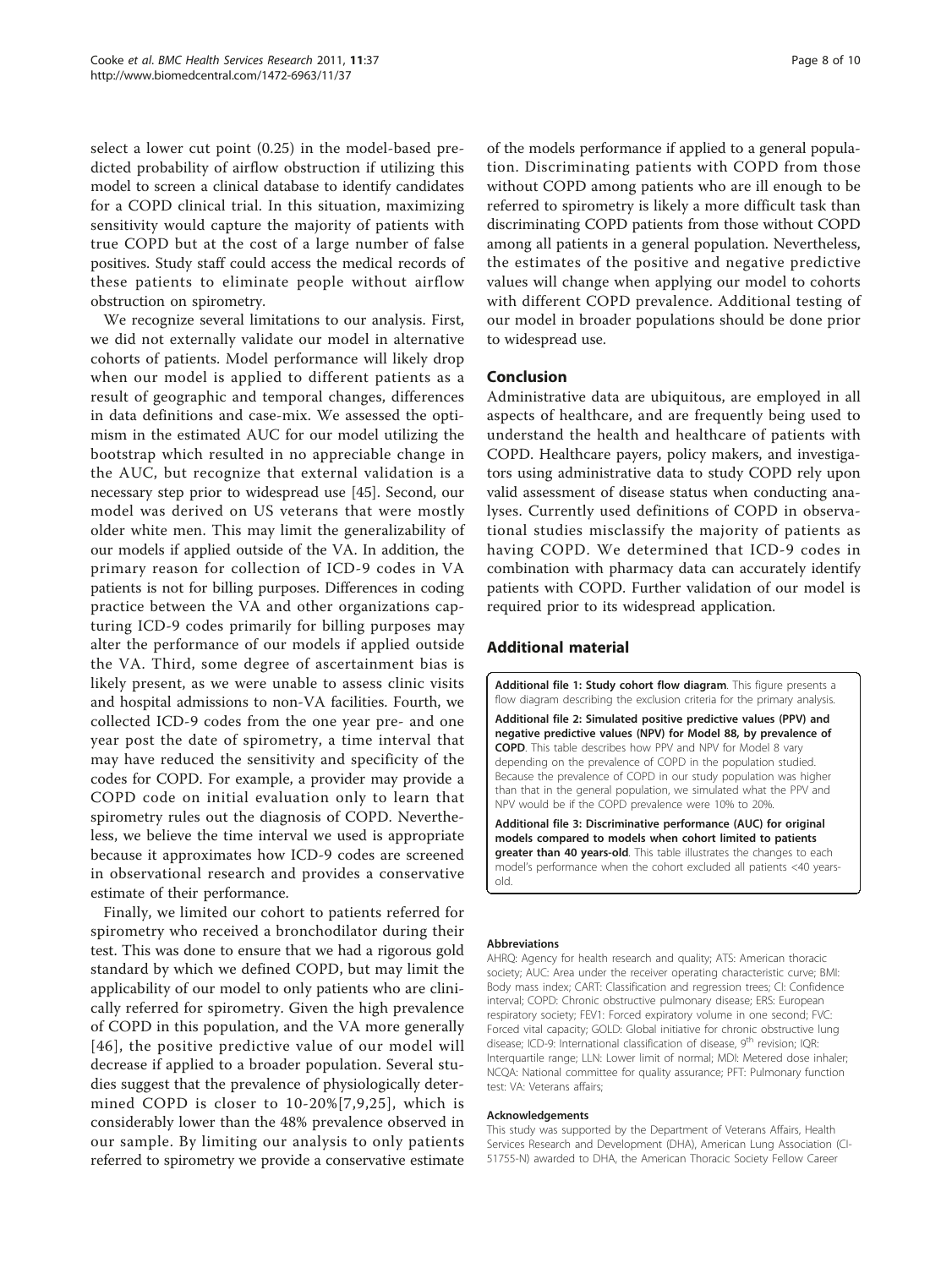<span id="page-8-0"></span>Development Award (CRC), and the Robert Wood Johnson Foundation Clinical Scholar's Program (CRC). The funding bodies had no role in study design analysis, interpretation and writing of the manuscript, and in the decision to submit the manuscript for publication. The authors would also like to acknowledge the referees for their thoughtful contributions to the manuscript.

This article was made available as Open Access with the support of the University of Michigan COPE Fund,<http://lib.umich.edu/cope> Disclaimer: The views expressed in this article are those of the authors and do not necessarily reflect the position or policy of the Department of Veterans Affairs or the United States government.

### Author details

<sup>1</sup> Division of Pulmonary and Critical Care Medicine, University of Michigan, Ann Arbor, MI, USA. <sup>2</sup>Robert Wood Johnson Foundation Clinical Scholars Program, University of Michigan, Ann Arbor, MI, USA. <sup>3</sup>Center for Management of Complex Chronic Care, Edward Hines Jr. VA Hospital, Hines, IL, USA. <sup>4</sup>Section of Pulmonary, Critical Care, Sleep and Allergy, University of Illinois at Chicago, Chicago, IL, USA. <sup>5</sup>Health Services Research and Development, VA Puget Sound Health Care System, Seattle, WA, USA. 6 Center for Pharmacoeconomic Research and Department of Pharmacy Practice, College of Pharmacy, University of Illinois at Chicago, Chicago, IL, USA. <sup>7</sup>Group Health Research Institute, Seattle, WA, USA. <sup>8</sup>Division of Pulmonary & Critical Care Medicine, University of Washington, Seattle, WA, USA.

## Authors' contributions

CRC designed the study, participated in the analysis interpretation of the data, and drafted the manuscript. MJJ, SMA, and TAL participated in the interpretation of the data and revised the manuscript critically for important intellectual content. EMU and EJ conducted the data analysis, participated in interpretation of the data and revision of the manuscript. DHA received funding for the study, designed the study, participated in the analysis and interpretation of the data, and revised the manuscript. All authors read and approved of the final manuscript.

## Competing interests

Dr. Au is a consultant for Nexura, LLC. All other authors have no competing interests to disclose.

## Received: 30 May 2010 Accepted: 16 February 2011 Published: 16 February 2011

#### References

- 1. Lopez AD, Shibuya K, Rao C, Mathers CD, Hansell AL, Held LS, Schmid V, Buist S: [Chronic obstructive pulmonary disease: current burden and](http://www.ncbi.nlm.nih.gov/pubmed/16452599?dopt=Abstract) [future projections.](http://www.ncbi.nlm.nih.gov/pubmed/16452599?dopt=Abstract) Eur Respir J 2006, 27(2):397-412.
- 2. Druss BG, Marcus SC, Olfson M, Pincus HA: [The most expensive medical](http://www.ncbi.nlm.nih.gov/pubmed/12117121?dopt=Abstract) [conditions in America.](http://www.ncbi.nlm.nih.gov/pubmed/12117121?dopt=Abstract) Health Aff (Millwood) 2002, 21(4):105-111.
- Sullivan SD, Ramsey SD, Lee TA: [The economic burden of COPD.](http://www.ncbi.nlm.nih.gov/pubmed/10673466?dopt=Abstract) Chest 2000, 117(2 Suppl):5S-9S.
- 4. Maclay JD, Rabinovich RA, MacNee W: [Update in chronic obstructive](http://www.ncbi.nlm.nih.gov/pubmed/19318543?dopt=Abstract) [pulmonary disease 2008.](http://www.ncbi.nlm.nih.gov/pubmed/19318543?dopt=Abstract) Am J Respir Crit Care Med 2009, 179(7):533-541.
- Rabe KF, Hurd S, Anzueto A, Barnes PJ, Buist SA, Calverley P, Fukuchi Y, Jenkins C, Rodriguez-Roisin R, van Weel C, et al: [Global strategy for the](http://www.ncbi.nlm.nih.gov/pubmed/17507545?dopt=Abstract) [diagnosis, management, and prevention of chronic obstructive](http://www.ncbi.nlm.nih.gov/pubmed/17507545?dopt=Abstract) [pulmonary disease: GOLD executive summary.](http://www.ncbi.nlm.nih.gov/pubmed/17507545?dopt=Abstract) Am J Respir Crit Care Med 2007, 176(6):532-555.
- 6. Celli BR, MacNee W: [Standards for the diagnosis and treatment of](http://www.ncbi.nlm.nih.gov/pubmed/15219010?dopt=Abstract) [patients with COPD: a summary of the ATS/ERS position paper.](http://www.ncbi.nlm.nih.gov/pubmed/15219010?dopt=Abstract) Eur Respir J 2004, 23(6):932-946.
- 7. Halbert RJ, Isonaka S, George D, Iqbal A: [Interpreting COPD prevalence](http://www.ncbi.nlm.nih.gov/pubmed/12740290?dopt=Abstract) [estimates: what is the true burden of disease?](http://www.ncbi.nlm.nih.gov/pubmed/12740290?dopt=Abstract) Chest 2003, 123(5):1684-1692.
- 8. Halbert RJ, Natoli JL, Gano A, Badamgarav E, Buist AS, Mannino DM: [Global](http://www.ncbi.nlm.nih.gov/pubmed/16611654?dopt=Abstract) [burden of COPD: systematic review and meta-analysis.](http://www.ncbi.nlm.nih.gov/pubmed/16611654?dopt=Abstract) Eur Respir J 2006, 28(3):523-532.
- 9. Buist AS, McBurnie MA, Vollmer WM, Gillespie S, Burney P, Mannino DM, Menezes AMB, Sullivan SD, Lee TA, Weiss KB, et al: International variation in the prevalence of COPD (The BOLD Study): a population-based prevalence study. The Lancet 2007, 370(9589):741-750.
- 10. Gershon AS, Wang C, Wilton AS, Raut R, To T: [Trends in chronic](http://www.ncbi.nlm.nih.gov/pubmed/20308643?dopt=Abstract) [obstructive pulmonary disease prevalence, incidence, and mortality in](http://www.ncbi.nlm.nih.gov/pubmed/20308643?dopt=Abstract) [Ontario, Canada, 1996 to 2007: a population-based study.](http://www.ncbi.nlm.nih.gov/pubmed/20308643?dopt=Abstract) Arch Intern Med 2010, 170(6):560-565.
- 11. Macie C, Wooldrage K, Manfreda J, Anthonisen NR: [Inhaled corticosteroids](http://www.ncbi.nlm.nih.gov/pubmed/16963657?dopt=Abstract) [and mortality in COPD.](http://www.ncbi.nlm.nih.gov/pubmed/16963657?dopt=Abstract) Chest 2006, 130(3):640-646.
- 12. Han MK, Kim MG, Mardon R, Renner P, Sullivan S, Diette GB, Martinez FJ: [Spirometry utilization for COPD: how do we measure up?](http://www.ncbi.nlm.nih.gov/pubmed/17550936?dopt=Abstract) Chest 2007, 132(2):403-409.
- 13. Lee TA, Pickard AS, Au DH, Bartle B, Weiss KB: [Risk for death associated](http://www.ncbi.nlm.nih.gov/pubmed/18794557?dopt=Abstract) [with medications for recently diagnosed chronic obstructive pulmonary](http://www.ncbi.nlm.nih.gov/pubmed/18794557?dopt=Abstract) [disease.](http://www.ncbi.nlm.nih.gov/pubmed/18794557?dopt=Abstract) Ann Intern Med 2008, 149(6):380-390.
- 14. Shaya FT, Dongyi D, Akazawa MO, Blanchette CM, Wang J, Mapel DW, Dalal A, Scharf SM: [Burden of concomitant asthma and COPD in a](http://www.ncbi.nlm.nih.gov/pubmed/18339789?dopt=Abstract) Medicaid [population.](http://www.ncbi.nlm.nih.gov/pubmed/18339789?dopt=Abstract) Chest 2008, 134(1):14-19.
- 15. Shaya FT, Maneval MS, Gbarayor CM, Sohn K, Dalal AA, Du D, Scharf SM: [Burden of COPD, asthma, and concomitant COPD and asthma among](http://www.ncbi.nlm.nih.gov/pubmed/19318663?dopt=Abstract) [adults: racial disparities in a medicaid population.](http://www.ncbi.nlm.nih.gov/pubmed/19318663?dopt=Abstract) Chest 2009, 136(2):405-411.
- 16. Ginde AA, Tsai CL, Blanc PG, Camargo CA Jr: [Positive predictive value of](http://www.ncbi.nlm.nih.gov/pubmed/19025089?dopt=Abstract) [ICD-9-CM codes to detect acute exacerbation of COPD in the](http://www.ncbi.nlm.nih.gov/pubmed/19025089?dopt=Abstract) [emergency department.](http://www.ncbi.nlm.nih.gov/pubmed/19025089?dopt=Abstract) Jt Comm J Qual Patient Saf 2008, 34(11):678-680.
- 17. Tsai CL, Sobrino JA, Camargo CA Jr: [National study of emergency](http://www.ncbi.nlm.nih.gov/pubmed/18976335?dopt=Abstract) [department visits for acute exacerbation of chronic obstructive](http://www.ncbi.nlm.nih.gov/pubmed/18976335?dopt=Abstract) [pulmonary disease, 1993-2005.](http://www.ncbi.nlm.nih.gov/pubmed/18976335?dopt=Abstract) Acad Emerg Med 2008, 15(12):1275-1283.
- 18. Washko GR, Fan VS, Ramsey SD, Mohsenifar Z, Martinez F, Make BJ, Sciurba FC, Criner GJ, Minai O, Decamp MM, et al: [The effect of lung](http://www.ncbi.nlm.nih.gov/pubmed/17962632?dopt=Abstract) [volume reduction surgery on chronic obstructive pulmonary disease](http://www.ncbi.nlm.nih.gov/pubmed/17962632?dopt=Abstract) [exacerbations.](http://www.ncbi.nlm.nih.gov/pubmed/17962632?dopt=Abstract) Am J Respir Crit Care Med 2008, 177(2):164-169.
- 19. Gershon AS, Wang C, Guan J, Vasilevska-Ristovska J, Cicutto L, To T: [Identifying individuals with physician diagnosed COPD in health](http://www.ncbi.nlm.nih.gov/pubmed/19863368?dopt=Abstract) [administrative databases.](http://www.ncbi.nlm.nih.gov/pubmed/19863368?dopt=Abstract) Copd 2009, 6(5):388-394.
- 20. Rawson NS, Malcolm E: [Validity of the recording of ischaemic heart](http://www.ncbi.nlm.nih.gov/pubmed/8619104?dopt=Abstract) [disease and chronic obstructive pulmonary disease in the Saskatchewan](http://www.ncbi.nlm.nih.gov/pubmed/8619104?dopt=Abstract) [health care datafiles.](http://www.ncbi.nlm.nih.gov/pubmed/8619104?dopt=Abstract) Stat Med 1995, 14(24):2627-2643.
- 21. Mapel DW, Frost FJ, Hurley JS, Petersen H, Roberts M, Marton JP, Shah H: [An algorithm for the identification of undiagnosed COPD cases using](http://www.ncbi.nlm.nih.gov/pubmed/16925453?dopt=Abstract) [administrative claims data.](http://www.ncbi.nlm.nih.gov/pubmed/16925453?dopt=Abstract) J Manag Care Pharm 2006, 12(6):457-465.
- 22. McKnight J, Scott A, Menzies D, Bourbeau J, Blais L, Lemiere C: [A cohort](http://www.ncbi.nlm.nih.gov/pubmed/15680756?dopt=Abstract) [study showed that health insurance databases were accurate to](http://www.ncbi.nlm.nih.gov/pubmed/15680756?dopt=Abstract) [distinguish chronic obstructive pulmonary disease from asthma and](http://www.ncbi.nlm.nih.gov/pubmed/15680756?dopt=Abstract) [classify disease severity.](http://www.ncbi.nlm.nih.gov/pubmed/15680756?dopt=Abstract) J Clin Epidemiol 2005, 58(2):206-208.
- 23. Lacasse Y, Montori VM, Lanthier C, Maltis F: [The validity of diagnosing](http://www.ncbi.nlm.nih.gov/pubmed/16107913?dopt=Abstract) [chronic obstructive pulmonary disease from a large administrative](http://www.ncbi.nlm.nih.gov/pubmed/16107913?dopt=Abstract) [database.](http://www.ncbi.nlm.nih.gov/pubmed/16107913?dopt=Abstract) Can Respir J 2005, 12(5):251-256.
- 24. Camp PG, Chaudhry M, Platt H, Roch M, Road J, Sin D, Levy RD: [The sex](http://www.ncbi.nlm.nih.gov/pubmed/19107241?dopt=Abstract) [factor: epidemiology and management of chronic obstructive](http://www.ncbi.nlm.nih.gov/pubmed/19107241?dopt=Abstract) [pulmonary disease in British Columbia.](http://www.ncbi.nlm.nih.gov/pubmed/19107241?dopt=Abstract) Can Respir J 2008, 15(8):417-422.
- 25. Celli BR, Halbert RJ, Isonaka S, Schau B: [Population impact of different](http://www.ncbi.nlm.nih.gov/pubmed/12952259?dopt=Abstract) [definitions of airway obstruction.](http://www.ncbi.nlm.nih.gov/pubmed/12952259?dopt=Abstract) Eur Respir J 2003, 22(2):268-273.
- 26. Swanney MP, Ruppel G, Enright PL, Pedersen OF, Crapo RO, Miller MR, Jensen RL, Falaschetti E, Schouten JP, Hankinson JL, et al: [Using the lower](http://www.ncbi.nlm.nih.gov/pubmed/18786983?dopt=Abstract) [limit of normal for the FEV1/FVC ratio reduces the misclassification of](http://www.ncbi.nlm.nih.gov/pubmed/18786983?dopt=Abstract) [airway obstruction.](http://www.ncbi.nlm.nih.gov/pubmed/18786983?dopt=Abstract) Thorax 2008, 63(12):1046-1051.
- 27. Hankinson JL, Odencrantz JR, Fedan KB: [Spirometric reference values from](http://www.ncbi.nlm.nih.gov/pubmed/9872837?dopt=Abstract) [a sample of the general U.S. population.](http://www.ncbi.nlm.nih.gov/pubmed/9872837?dopt=Abstract) Am J Respir Crit Care Med 1999, 159(1):179-187.
- Miller MR, Hankinson J, Brusasco V, Burgos F, Casaburi R, Coates A, Crapo R, Enright P, van der Grinten CP, Gustafsson P, et al: [Standardisation of](http://www.ncbi.nlm.nih.gov/pubmed/16055882?dopt=Abstract) [spirometry.](http://www.ncbi.nlm.nih.gov/pubmed/16055882?dopt=Abstract) Eur Respir J 2005, 26(2):319-338.
- 29. Tu JV: [Advantages and disadvantages of using artificial neural networks](http://www.ncbi.nlm.nih.gov/pubmed/8892489?dopt=Abstract) [versus logistic regression for predicting medical outcomes.](http://www.ncbi.nlm.nih.gov/pubmed/8892489?dopt=Abstract) J Clin Epidemiol 1996, 49(11):1225-1231.
- 30. Clermont G, Angus DC, DiRusso SM, Griffin M, Linde-Zwirble WT: [Predicting](http://www.ncbi.nlm.nih.gov/pubmed/11246308?dopt=Abstract) [hospital mortality for patients in the intensive care unit: a comparison](http://www.ncbi.nlm.nih.gov/pubmed/11246308?dopt=Abstract) [of artificial neural networks with logistic regression models.](http://www.ncbi.nlm.nih.gov/pubmed/11246308?dopt=Abstract) Crit Care Med 2001, 29(2):291-296.
- 31. Lix LM, Yogendran MS, Leslie WD, Shaw SY, Baumgartner R, Bowman C, Metge C, Gumel A, Hux J, James RC: [Using multiple data features](http://www.ncbi.nlm.nih.gov/pubmed/18619800?dopt=Abstract) [improved the validity of osteoporosis case ascertainment from](http://www.ncbi.nlm.nih.gov/pubmed/18619800?dopt=Abstract) [administrative databases.](http://www.ncbi.nlm.nih.gov/pubmed/18619800?dopt=Abstract) J Clin Epidemiol 2008, 61(12):1250-1260.